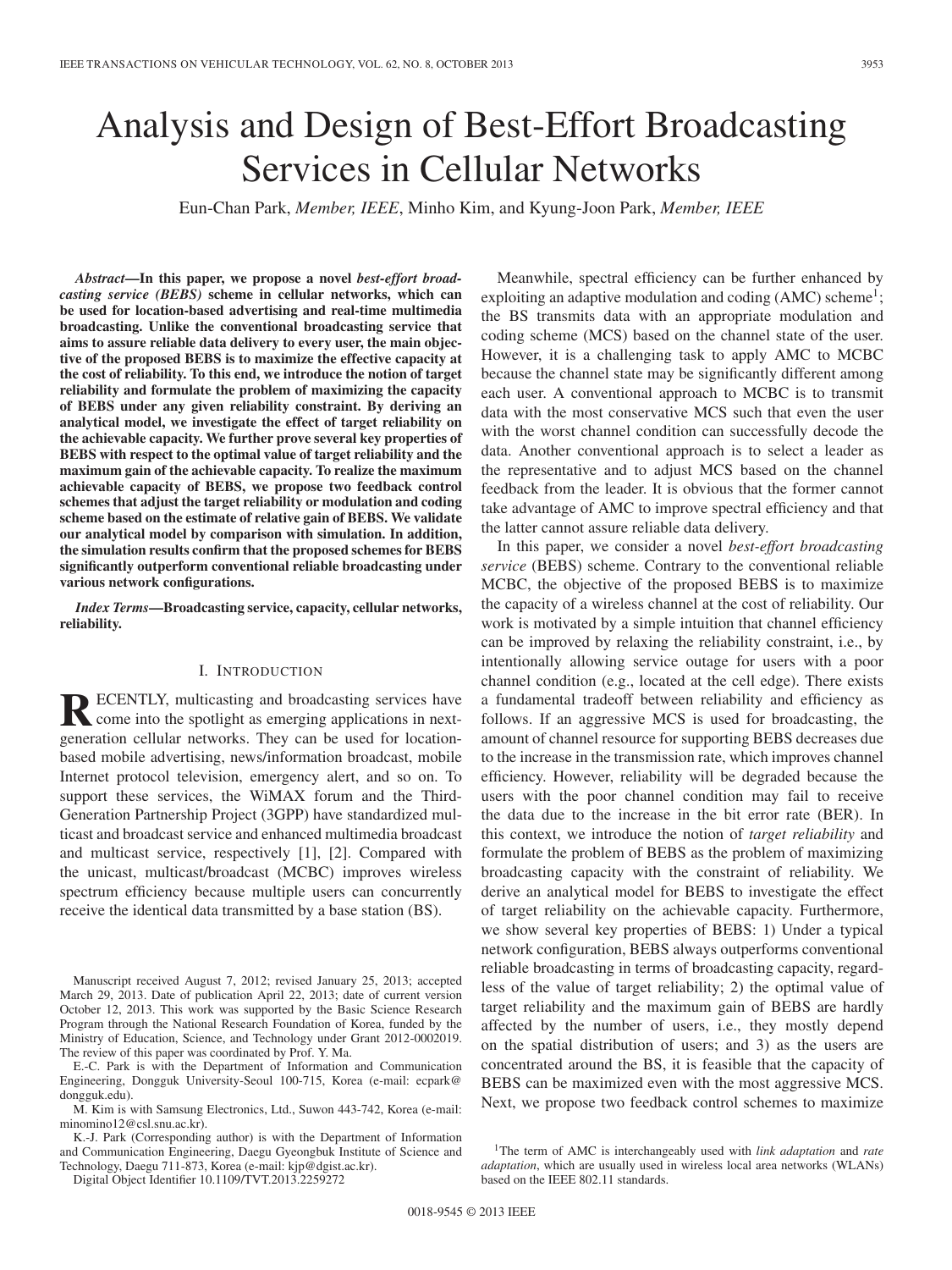the capacity of BEBS. The proposed algorithms adjust target reliability or MCS based on the estimate of broadcasting capacity without any priori information on user distribution. We perform extensive simulations and validate our analytical model by comparing with simulation results. Both analysis and simulation results confirm that the capacity of BEBS can be significantly improved by relaxing the constraint of target reliability; compared with conventional reliable broadcast, the proposed schemes for BEBS increase broadcasting capacity up to about 3.5 times under a reasonable network configuration.

In the literature, many wireless MCBC mechanisms in WLANs have been proposed, for example, [3]–[7]. They mostly focused on reliable data delivery with an effective feedback mechanism. Medium-access-control-layer broadcast protocols [3]–[5] exploit the IEEE 802.11 control frames [e.g., ready-tosend, clear-to-send, and acknowledgment (ACK)], aiming to enhance the reliability of MCBC. However, they may suffer from the hidden terminal problem or excessive retransmissions [8]. The leader-based protocol (LBP) [6] has been proposed to reduce the feedback overhead for MCBC in WLANs. This approach selects a leader among multicast receivers and allows only the leader to send an ACK frame; however, selecting the leader is a crucial problem affecting the performance of reliable MCBC. The enhanced LBP [7] adopts multiple ACKleaders to support multimedia quality of service. Several rate adaptation mechanisms have been recently proposed to enhance the efficiency of MCBC in WLANs [9]–[12]. In [9], the autorate selection multicast scheme adopts the LBP so that the receiver with the lowest signal-to-noise ratio (SNR) becomes the multicast group leader, and it dynamically determines the transmission rate based on the feedback of the leader. Similarly, the approach in [10] proposes a probing-based auto-rate fallback mechanism as a link adaptation scheme for MCBC. The mechanism proposed in [11] uses orthogonality of subcarriers in orthogonal frequency-division multiple access (OFDMA) based wireless networks to adjust the transmission rate of MCBC. Another approach, which is called the *Threshold-T policy*, has been proposed to improve the efficiency of MCBC [12]. Before transmitting data, the sender queries the channel by individually exchanging control packets and starts transmission only when a sufficient number of members (e.g., at least T members) can successfully receive the data. The performance of the Threshold-T policy is analyzed in [13]; the optimal transmission rate is characterized, and the relationship between stability and efficiency is investigated.

The BEBS scheme proposed in this study is similar to the Threshold-T policy in that the efficiency of wireless MCBC can be improved by not intending to assure full reliable broadcasting. However, the application, system model, and protocol operation are quite different. The Threshold-T policy is applicable to multihop ad hoc networks or sensor networks where arbitrary nodes can transmit broadcasting data according to the contention-based channel access mechanism. On the other hand, BEBS is considered to be served in OFDMA-based single-hop cellular networks where only the BS is allowed to transmit broadcasting data using the dedicated channel resource. Therefore, there is little concern about delay, collision, interference, and stability. We have recently investigated the



Fig. 1. Service model for BEBS in cellular networks.

possibility of BEBS in [14]. In this paper, we significantly extend our preliminary work by analyzing the performance in depth and by proposing practical mechanisms for its realization.

The rest of this paper is organized as follows: In Section II, we describe the system model and the service scenario of BEBS and formulate the problem. In Sections III and IV, we present our analytical model and prove key properties of BEBS, respectively. The feedback control schemes to maximize the capacity of BEBS are proposed in Section V. Section VI presents simulation results to validate the proposed analytical model and to evaluate the performance of the proposed schemes. Finally, the conclusion follows in Section VII.

#### II. SYSTEM MODEL AND PROBLEM STATEMENT

# *A. Service Scenario and System Model of BEBS*

We introduce the service model for BEBS, as shown in Fig. 1, where we consider that several microcells are deployed in hot spots within the coverage of a macrocell. BEBS is served in the microcells using a certain amount of wireless channel resource that is reserved for it. For example, BEBS can be used to transmit location-based advertising in shopping malls, movie trailers in multiplex theaters, real-time broadcasts in sports stadiums, and tour/flight information in tourist attractions/airports. We assume that the microcell BSs are used only for delivering BEBS, i.e., users in the hot spots receive broadcasting data from the microcell BS, but they transmit and receive unicast data to and from the macrocell BS. To avoid intercell interference from the macrocell to the microcells, the macrocell BS does not transmit any data frame during the time reserved for BEBS, which is similar to the concept of an almost blank subframe in heterogeneous networks discussed in 3GPP LTE-Advanced Release 10. We also consider that the macrocells are deployed with the frequency reuse factor of 1/3, to avoid interference from the neighbor macrocells to the microcells.The microcells are geographically separated from each other within the macrocell. Therefore, the resource of BEBS can be spatially reused, which improves spectral efficiency. It should be noted that BEBS can be also served by the macrocell BS without deploying microcells.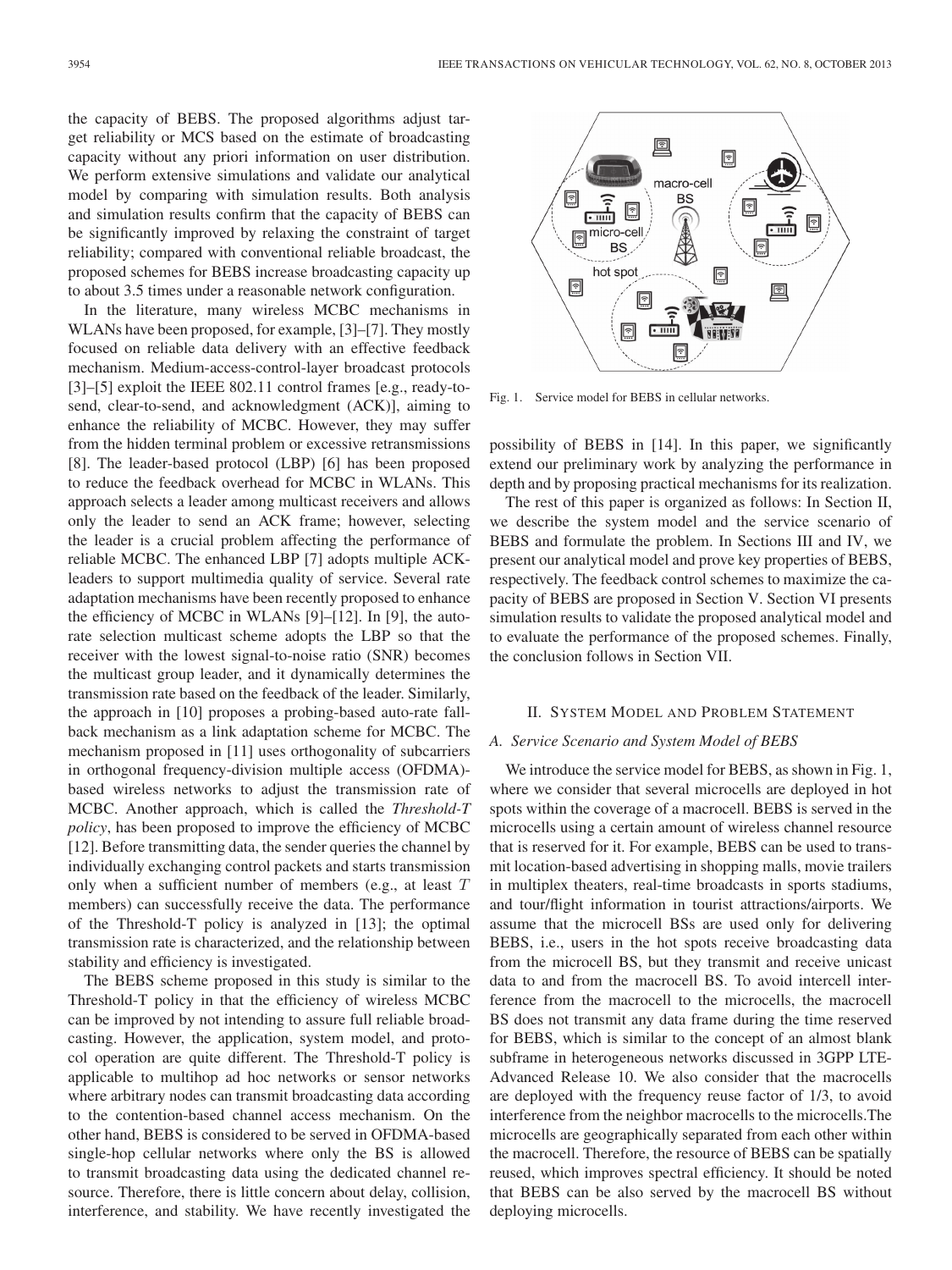TABLE I SET OF AVAILABLE MCSS AND CORRESPONDING CELL COVERAGES

| Index          | Modulation          | Code rate | Cell coverage   |
|----------------|---------------------|-----------|-----------------|
| (m)            | $(M_m$ -QAM)        | $(C_m)$   | $(R_m)$         |
|                | 4-QAM               | 1/12      | 190 m           |
| $\overline{2}$ | 4-OAM               | 1/8       | 169 m           |
| 3              | 4-OAM               | 1 / 4     | 139 m           |
| $\overline{4}$ | $\overline{4}$ -QAM | 1/2       | 114 m           |
| 5              | 4-QAM               | 3/4       | 86 m            |
| 6              | 16-OAM              | 1/2       | 70 <sub>m</sub> |
| 7              | 16-QAM              | 3/4       | 57 m            |
| 8              | 64-OAM              | 2/3       | 44 m            |
| 9              | 64-OAM              | 3/4       | 40 m            |
| 10             | 64-OAM              | 5/6       | 35 <sub>m</sub> |

We consider that a microcell BS transmits broadcasting data to N users in its cell and that the network employs OFDMA, which is the prevailing multiple-access scheme for up-to-date cellular networks. Table I lists the set of available MCSs considered in this paper. We define  $m (1 \le m \le M)$  as the index of MCS, where M is the largest index (e.g.,  $M = 10$ ). Note that the MCSs with  $m = 1$  and  $m = M$  correspond to the most conservative MCS and the most aggressive MCS, respectively. For each MCS  $m$ , information data bits are encoded at the coding rate of  $C_m$ , and the coded bits are interleaved and then mapped to signals with an  $M_m$ -ary (e.g.,  $M_m = 4$ , 16, 64) quadrature amplitude modulation (QAM) scheme. We define the data rate of BEBS and the OFDMA frame duration as  $D$  (in bits per second) and  $T_f$  (in seconds), respectively; then,  $B(=$  $DT_f$ ) bits are transmitted during a frame for BEBS. Note that the data rate of BEBS is determined by the contract between an advertiser and a network operator, and it is carefully engineered so that the system does not become unstable to support BEBS. Let us define  $\Delta C_m$  (in bits per second) as the capacity of the OFDMA system that can be achieved by the unit channel resource, i.e., one OFDMA symbol and one subchannel, under the given MCS index  $m$ , i.e.,

$$
\Delta C_m = \frac{N_{\rm sc} C_m \log_2 M_m}{T_f}
$$

where  $N_{\rm sc}$  is the number of data subcarriers per subchannel. Then, the amount of OFDMA channel resource per frame required for supporting BEBS with MCS index  $m$ , which is denoted by  $M_m^{\text{res}}$ , becomes

$$
M_m^{\text{res}} = \frac{D}{\Delta C_m}.\tag{1}
$$

#### *B. Problem Formulation*

The objective of BEBS is to maximize effective broadcasting capacity, which is considered to be proportional to the number of users that successfully receive broadcasting data and inversely proportional to the amount of resources used to deliver the data. The MCS for BEBS is determined in an aggressive way by not intending to assure reliable data delivery to all the users, under the assumption that users far from the BS are probably less interested in the location-specific data delivered by BEBS. We define *target reliability*, which is denoted by  $\eta$  ( $0 < \eta \leq 1$ ), such that the number of users that successfully

receive broadcasting data should be at least  $\eta N$ . We assume that the number of users is large enough to set target reliability to an arbitrary value. Note that the case of  $\eta = 1$  is consistent with full reliable broadcasting and that  $(1 - \eta)$  can be considered as the outage probability of BEBS. We define that a user receives broadcasting data successfully if the average error rate of B-bits burst is less than a certain threshold value of  $\varepsilon$ , up to which the error is recoverable by a proper error correction mechanism in the physical layer or application layer or is tolerable for real-time multimedia service, which is one of the major applications of BEBS. For this reason, we do not consider retransmissions in this study.

We define  $\overline{N}^{\text{suc}}(\eta)$  and  $\overline{M}^{\text{res}}(\eta)$  as the average number of successful users and the average amount of resources to support BEBS with a given target reliability, respectively, each of which accounts for reliability and efficiency. Hereafter, *broadcasting capacity* is defined as the number of successful users per resource required for BEBS, i.e.,  $\overline{N}^{\text{suc}}/\overline{M}^{\text{res}}$ . From an economic viewpoint, the problem of maximizing broadcasting capacity under the given reliability constraint can be formulated as

maximize 
$$
\frac{\overline{N}^{\text{suc}}(\eta)}{\overline{M}^{\text{res}}(\eta)}
$$
  
subject to  $\overline{N}^{\text{suc}}(\eta) \ge \eta N$   
 $0 < \eta \le 1.$  (2)

It is noteworthy that the numerator of the objective function in (2) is related to the profit that can be made by BEBS, whereas the denominator is related to the cost that should be paid for BEBS. From (2), it can be expected that decreasing  $\eta$  decreases  $\overline{N}^{\text{suc}}(\eta)$  and  $\overline{M}^{\text{res}}(\eta)$ , i.e., there is a tradeoff between reliability and efficiency in setting  $\eta$ , and that there may exist an optimal value of  $\eta$  that maximizes broadcasting capacity.

#### III. ANALYTICAL MODEL

Here, we derive an analytical model to investigate how broadcasting capacity is affected by target reliability  $\eta$ . First, we derive the cell coverage for each MCS based on the wireless channel model. Then, we calculate  $\overline{N}^{\text{suc}}$  and  $\overline{M}^{\text{res}}$  using the cell coverage and user distribution. Note that the proposed analysis framework is flexible to account for various channel models since the derivation of broadcasting capacity is decoupled from a specific channel model.

#### *A. Derivation of Average Cell Coverage*

We define cell coverage  $R_m$  for MCS m as

$$
R_m = \max\left\{r|\overline{p}_m^e(r) < \varepsilon\right\} \tag{3}
$$

where r is the distance between the BS and a user,  $\bar{p}_m^e$  is the average error rate of BEBS with MCS  $m$ , and  $\varepsilon$  is the tolerable error rate. The underlying assumption behind (3) is that  $\bar{p}_m^e$ mostly depends on large-scale path-loss attenuation, and thus, it monotonically increases with respect to the value of r.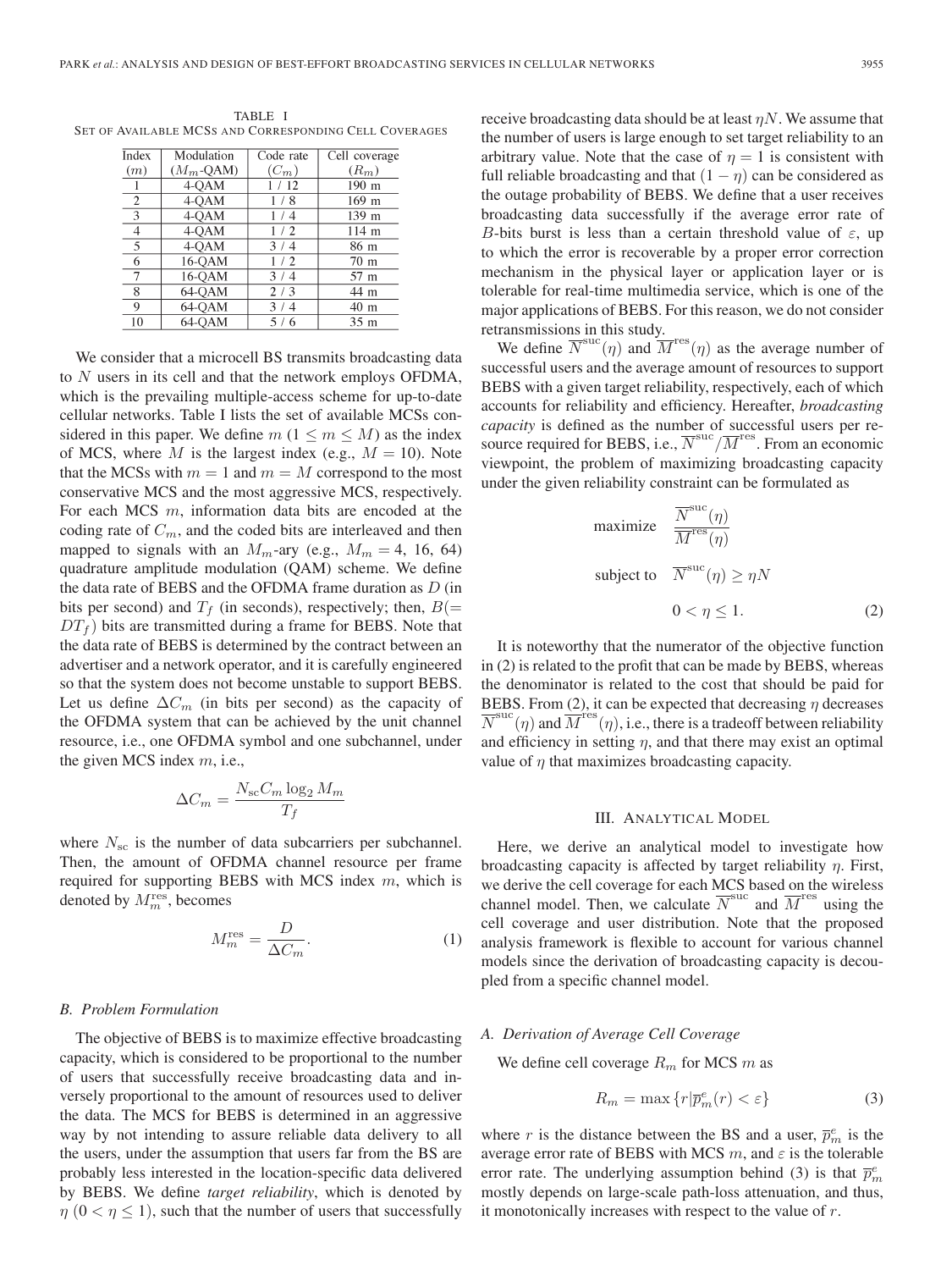Now, we derive  $\overline{p}_m^e$  as a function of r. As described in the IEEE 802.16m performance evaluation methodology [15], we consider the log-distance path loss based on the COST 231 HATA model for urban environment. Then, the path loss at distance  $r$ , i.e.,  $PL(r)$ , is represented as

$$
PL(r)[dB] = 35.2 + 35 \log_{10}(r) + 26 \log_{10}(f/2.0) + S_{\sigma}
$$
 (4)

where  $f$  is the carrier frequency, which is set to 2.5 GHz in this study, and  $S_{\sigma}$  is a normal random variable with zero mean and standard deviation  $\sigma$  to model the effect of shadowing. Let us denote the transmission power of the BS and the background noise power in dBm as  $P_{\text{tx}}$  and  $P_{\text{noise}}$ , respectively. Then, the average value of the SNR, i.e.,  $\overline{\gamma}$ , can be expressed with the average path loss, i.e.,  $\overline{PL}(r)$ , as

$$
\overline{\gamma} \left[ \text{dB} \right] = P_{\text{tx}} - \overline{PL}(r) - P_{\text{noise}}.
$$
 (5)

In addition, we consider the Rayleigh fading model to account for small-scale fading caused by nonline-of-sight signals with different delays. The probability density function of the instantaneous SNR over the Rayleigh fading channel is given as

$$
p(\gamma) = \frac{1}{\overline{\gamma}} \exp\left(-\frac{\gamma}{\overline{\gamma}}\right), \qquad (\gamma \ge 0). \tag{6}
$$

For each MCS and its corresponding modulation scheme, we can represent the BER, i.e.,  $b_m(\gamma)$ , over the additive white Gaussian noise channel [16]. In the case of  $M_m$ -ary QAM with Gray-coded assignment,  $b_m$  becomes

$$
b_m(\gamma) = \frac{1}{\log_2 M_m} \left[ 1 - \left[ 1 - \left\{ 2 \left( 1 - \frac{1}{\sqrt{M_m}} \right) \right. \right. \right. \left. - Q \left( \sqrt{\frac{3}{M_m - 1}} \gamma \right) \right\} \right]^2 \right] \tag{7}
$$

where  $Q(x)$  is the complementary Gaussian error function, i.e.,  $Q(x) = 1/\sqrt{2\pi} \int_x^{\infty} e^{-t^2/2} dt$ . We assume that the channel status does not significantly change during one frame and that the hard-decision Viterbi decoding algorithm is used at the receiver. Then, we can get the error probability for a B-bits burst with MCS m, which is denoted by  $p_m^e(\gamma)$  from (7). The details can be found in [17]. Finally, the average error probability can be calculated as

$$
\overline{p}_m^e = \int_0^\infty p_m^e(\gamma) p(\gamma) d\gamma \tag{8}
$$

Fig. 2 shows  $\bar{p}_m^e$  versus r when  $D = 1$  Mb/s and  $T_f = 5$  ms. This figure shows that  $\bar{p}_m^e$  is an increasing function of r and can be used to determine the cell coverage  $(R_m)$  once  $\varepsilon$  is given. Table I lists  $R_m$  obtained in this way with  $P_{tx} = 20$  dBm (100 mW) and  $\varepsilon = 0.05$ .



Fig. 2. Average error probability of B-bits burst  $(\overline{p}_m^e)$  versus distance between the BS and the MS  $(r)$ .

# *B. Calculation of*  $\overline{N}^{\text{suc}}$  *and*  $\overline{M}^{\text{res}}$

Let us define  $P_m$  as the probability that a user is located with the distance of  $r$  from the BS such that

$$
P_m = \begin{cases} \text{Prob}[R_{m+1} < r \le R_m], & \text{if } m = 1, 2, \dots, M-1 \\ \text{Prob}[r \le R_m], & \text{if } m = M \end{cases} \tag{9}
$$

which can be determined from the spatial distribution of users and the average cell coverage obtained in the previous section. Note that  $R_{m+1} < R_m$ , i.e.,  $R_m$  decreases if a more aggressive MCS is used. We also define  $P_m^{\text{in}}$  and  $P_m^{\text{out}}$  as the probabilities that a user is located such that  $r \le R_{m+1}$  and  $r > R_m$ , respectively, i.e.,

$$
P_m^{\text{in}} = \sum_{i=m+1}^{M} P_i, \qquad m = 1, 2, ..., M - 1
$$

$$
P_m^{\text{out}} = \sum_{i=1}^{m-1} P_i, \qquad m = 2, 3, ..., M. \qquad (10)
$$

We assume that when MCS  $m$  is used, a user receives broadcasting data successfully as long as  $r \le R_m$ ; otherwise, if  $r > R_m$ , it fails to receive the data.<sup>2</sup> Thus,  $P_m^{\text{out}}$  represents the probability that a user fails to receive the data with a given MCS m. Let us denote  $N_f(\eta)$  as the maximum allowable number of users that fail to receive broadcasting data, i.e.,  $N_f(\eta) =$  $\lfloor N \cdot (1 - \eta) \rfloor$ , where  $\lfloor x \rfloor$  is the largest integer that does not exceed x.

We consider the following three cases depending on the locations of users.

- Case 1:  $k (N_f < k \leq N)$  users are located such that  $R_2 <$  $r \leq R_1$ , whereas the remaining  $N - k$  users are located such that  $r \leq R_2$ .
- Case 2:  $k$  ( $0 \le k \le N_f$ ) users are located such that  $r >$  $R_M$ , whereas  $N - k$  users are located such that  $r \le R_M$ .
- Case 3: Among N users, 1)  $k$   $(0 < k \le N_f)$  users are located such that  $r > R_m$ , 2) j  $(N_f - k \le j \le N - k)$ users are located such that  $R_{m+1} < r \le R_m$ , and 3) the

<sup>2</sup>This assumption is valid in the sense of average, and it is made for the tractability of analysis. However, it is dropped in the simulations by using a practical error model that considers the effects of fading and shadowing.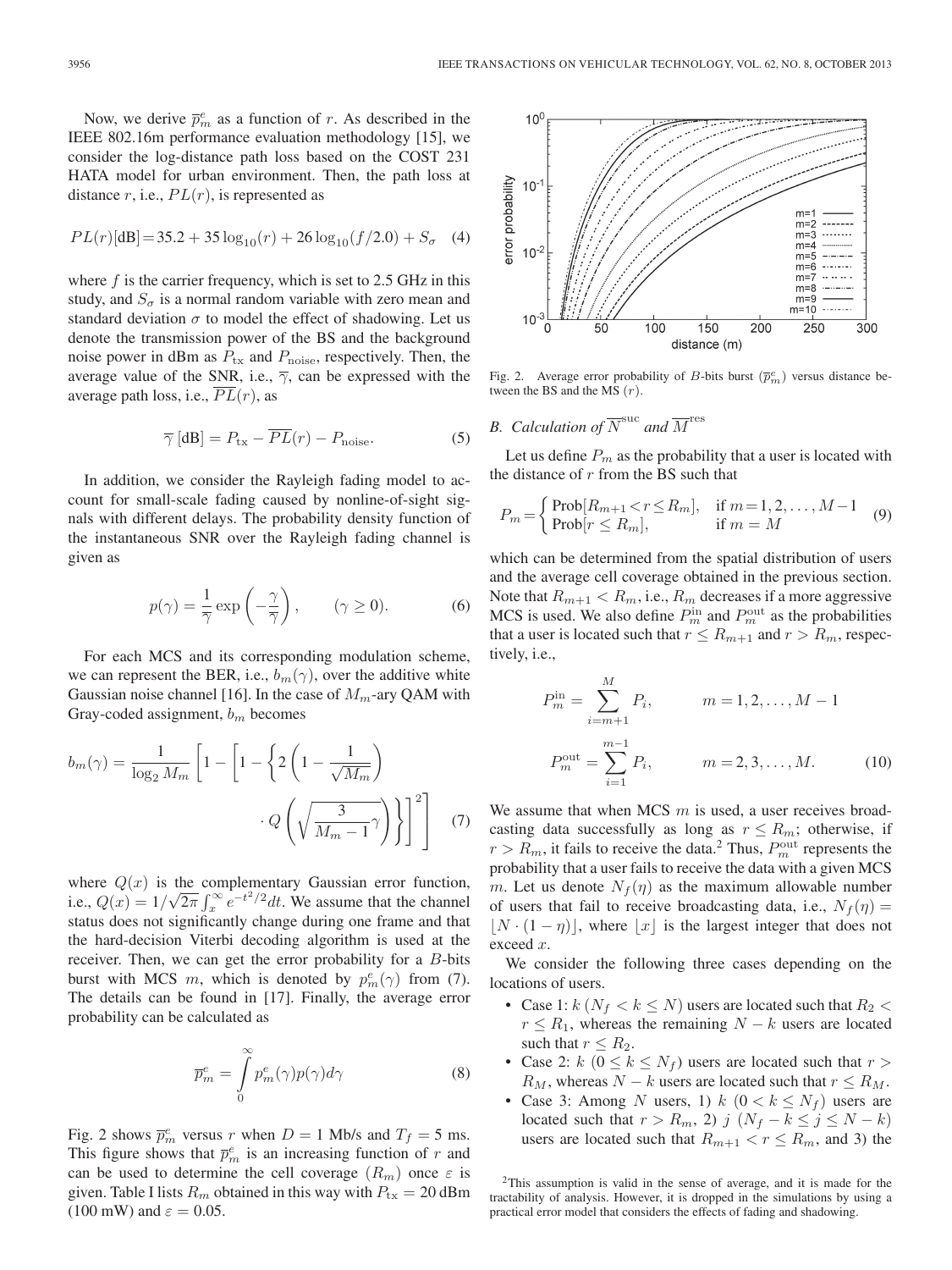remaining  $N - k - j$  users are located such that  $r \leq$  $R_{m+1}$ .

The BS determines MCS such that the number of unsuccessful users does not exceed  $N_f f(\eta)$ ; thus, the MCS index for these three cases should be 1, M, and  $m$   $(1 < m < M)$ , respectively. Accordingly, the probability that the BS selects MCS  $m$ , i.e.,  $P_m^{\text{sel}}(\eta)$ , can be obtained as

$$
P_m^{\text{sel}}(\eta) = \begin{cases} \sum_{k=N_f(\eta)+1}^{N} {N \choose k} (P_m^{\text{in}})^{N-k} (P_m)^k, & \text{for } m=1\\ \sum_{k=0}^{N_f(\eta)} P_m^{\text{is}}(k), & \text{for } 2 \le m \le M. \end{cases}
$$
(11)

Here,  $P_m^{\text{ig}}(k)$  denotes the probability that the BS selects MCS  $m$  under the condition that the number of unsuccessful users is  $k$  ( $0 \le k \le N_f(\eta)$ ), which can be represented as

$$
P_m^{\text{ig}}(k) = \begin{cases} {N \choose k} (P_m^{\text{out}})^k \left[ \sum_{j=N_f(\eta)+1-k}^{N-k} {N-k \choose j} (P_m)^j \right. \\ \left. \quad \cdot (P_m^{\text{in}})^{N-k-j} \right], & \text{for } 2 \le m \le M-1 \\ {N \choose k} (P_m)^{N-k} (P_m^{\text{out}})^k, & \text{for } m = M. \end{cases}
$$
\n(12)

From (9)–(12),  $\overline{N}^{succ}(\eta)$  and  $\overline{M}^{res}(\eta)$  can be calculated as

$$
\overline{N}^{\text{suc}}(\eta) = NP_1^{\text{sel}}(\eta) + \sum_{m=2}^{M} \sum_{k=0}^{N_f(\eta)} (N - k) P_m^{\text{ig}}(k) \quad (13)
$$

$$
\overline{M}^{\text{res}}(\eta) = \sum_{m=1}^{M} M_m^{\text{res}} P_m^{\text{sel}}(\eta). \tag{14}
$$

Finally, the broadcasting capacity in (2) can be evaluated from (13) and (14). We will validate this analytical model and further investigate the effect of  $\eta$  via simulations in Section IV-A.

# IV. PROPERTIES OF THE BEST-EFFORT BROADCASTING SERVICE

Here, we show several key properties of BEBS by deriving a simple approximate model under various user distributions. Although the analytical model in Section III can be used to obtain the values of  $\overline{N}^{succ}(\eta)$  and  $\overline{M}^{res}(\eta)$  numerically, it is neither suitable to give an insight regarding the performance of BEBS nor applicable to get the optimal value of  $\eta$  and the maximum achievable capacity of BEBS. Therefore, we introduce a new performance index and a simple yet effective analytical model.

#### *A. Performance Index and Spatial Distribution of Users*

We define a *relative gain of BEBS* as the performance measure as

$$
G(\eta) = \frac{\overline{N}^{\rm suc}(\eta)/\overline{M}^{\rm res}(\eta)}{N^{\rm suc}(1)/M^{\rm res}(1)}
$$
(15)

i.e., the value of broadcasting capacity with the given  $\eta$  divided by that with  $\eta$  of 1 (full reliable broadcasting). Note that  $G(\eta)$ in (15) can be rewritten as

$$
G(\eta) = \left(\frac{\overline{N}^{\rm suc}(\eta)}{N}\right) \left(\frac{M^{\rm res}(1)}{\overline{M}^{\rm res}(\eta)}\right)
$$
(16)

since  $N<sup>succ</sup>(1) = N$ . For  $\eta < 1$ , the first term on the right side of (16) is less than 1, and it evaluates the loss from which BEBS suffers due to the decrease in reliability, whereas the second term becomes larger than 1, and it accounts for the achievable gain by BEBS due to the increased efficiency of channel resource.

Next, we consider the following three representative distributions of users:

- uniform distribution;
- stationary distribution of random waypoint model  $(RWPM)^3$ ;
- exponential distribution.

Note that the RWPM [18] is widely used as a mobility model in wireless networks. According to the RWPM distribution, the users are more concentrated around the BS, compared with the uniform distribution. By considering that the microcell BS for BEBS is usually installed in a hot spot with crowded users, the RWPM distribution is more reasonable than the uniform distribution. In addition, the exponential distribution is considered to investigate the performance of BEBS in an extreme case where most users are located close to the BS.

We define  $F_{R,1}(r)$ ,  $F_{R,2}(r)$ , and  $F_{R,3}(r)$  as the cumulative distribution functions (cdfs) for these three distributions, i.e.,

$$
F_{R,1}(r) = \left(\frac{r}{R_{\text{max}}}\right)^2, \qquad \text{for uniform}
$$
  

$$
F_{R,2}(r) = 2\left(\frac{r}{R_{\text{max}}}\right)^2 - \left(\frac{r}{R_{\text{max}}}\right)^4, \text{ for RWPM}
$$
  

$$
F_{R,3}(r) = 1 - e^{-\lambda\left(\frac{r}{R_{\text{max}}}\right)}, \qquad \text{for exponential}
$$
 (17)

where  $R_{\text{max}}$  is the maximum cell radius with the most conservative MCS, i.e.,  $R_{\text{max}} = R_1$ . Since r for the exponential distribution is not bounded,  $\lambda$  is determined such that  $F_{R,3}(R_{\text{max}})$  =  $1 - \delta_R$  (we set  $\delta_R = 0.01$ ), i.e.,  $\lambda = -\log(\delta_R)$ . Fig. 3 shows cdfs with respect to the normalized distance  $(r/R_{\text{max}})$  for the three distributions of users, along with their mean and median values.

#### *B. Approximate Model*

We now derive  $G(\eta)$  as a function of  $\eta$  in a closed form. For this purpose, we make the following assumptions.

A1) The number of users is large, and the distance between a user and the BS follows the independent and identically distributed random variable whose cdf is given as (17).

<sup>3</sup>In this paper, we do not directly consider the mobility of users, but we consider the stationary distribution when users move according to the RWPM.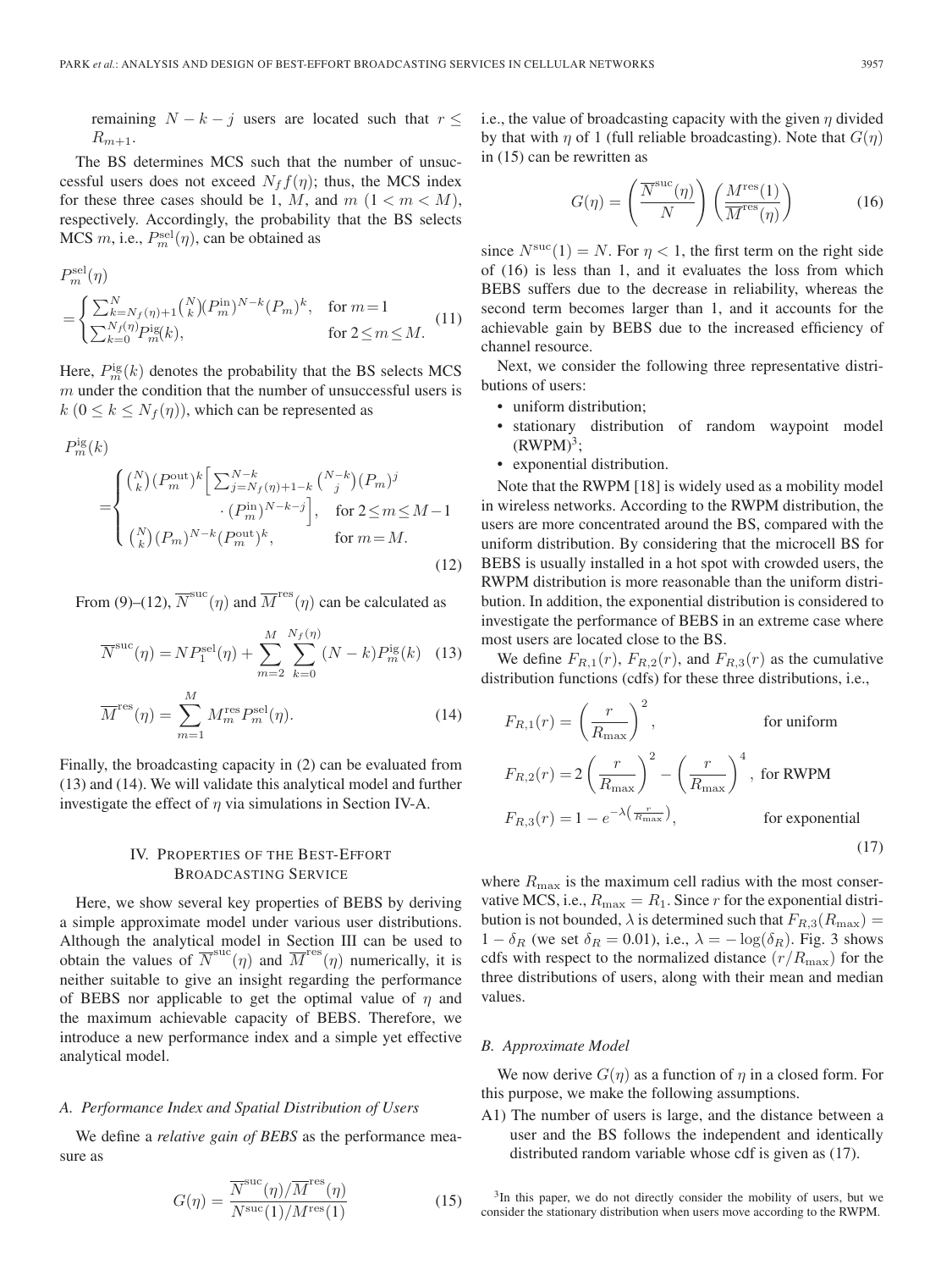

Fig. 3. Cumulative distribution and statistics of the normalized distance between the BS and the MS.

- A2) It is feasible to satisfy the reliability requirement by adjusting MCS based on the channel feedback (e.g., SNR) or acknowledgment.
- A3) The number of MCSs is sufficiently large so that the change in  $M_m^{\text{res}}$  becomes continuous and infinitesimal.

These assumptions are reasonable under the following rationale. We consider that BEBS is usually served in the place and time where and when users are crowded. The effect of the number of users will be investigated through simulations in Section VI. In cellular networks, the mobile station (MS) usually reports channel quality, or the BS may estimate it indirectly. The number of MCSs is expected to increase due to new emerging modulation and coding technologies, and  $M_m^{\text{res}}$ gradually changes as the number of MCSs increases.

Let us define  $r_B$  as the distance within which at least  $\eta N$ users can successfully receive broadcasting data. With the assumptions made, we can relate  $r_B$  with  $\eta$  as

$$
F_R(r_B) = \eta, \text{ for } R_{\min} (= R_M) \le r_B \le R_{\max} (= R_1) \quad (18)
$$

and we can represent and approximate  $\overline{N}^{\text{suc}}(\eta)$  as

$$
\overline{N}^{\text{suc}}(\eta) = (1 + \delta_N(\eta)) \eta N \approx \eta N \tag{19}
$$

for  $\eta_{\min} \leq \eta \leq 1$ , where  $\eta_{\min} = F_R(R_{\min})$ . Next, we represent  $\overline{M}^{\text{res}}$  in terms of  $r_B$ . Note that  $\overline{M}^{\text{res}}(r_B)$  is a monotonically increasing function with respect to  $r_B$  with the assumption of (A3). It is possible to accurately model  $\overline{M}^{\text{res}}(r_B)$  by using elaborate and complex curve-fitting methods (e.g., in the form of high-order polynomial, exponential, power, or Gaussian formula). However, they are neither easy to mathematically handle nor effective to understand the relationship between parameters. For the tractability of analysis, we approximate  $\overline{M}^{\text{res}}$  as an exponential function with two parameters, i.e.,

$$
\overline{M}^{\text{res}}(r_B) \approx \alpha e^{\beta r_B}.
$$
 (20)

The values of  $\alpha$  and  $\beta$  in (20) can be determined from two extreme points of  $r_B$ , i.e.,  $\overline{M}^{\text{res}}(R_{\text{min}}) = M_M^{\text{res}}$  and  $\overline{M}^{\text{res}}(R_{\text{max}}) = M_1^{\text{res}},$  and thus

$$
\alpha = e^{-\frac{\Delta R}{\Delta R - 1}\log \Delta M^{\text{res}}} M_1^{\text{res}}
$$

$$
\beta = \frac{1}{R_{\text{max}} - R_{\text{min}}} \log \Delta M^{\text{res}}
$$
(21)

where  $\Delta R = R_{\text{max}}/R_{\text{min}}$ , and  $\Delta M^{\text{res}} = M_1^{\text{res}}/M_M^{\text{res}}$ . From extensive numerical validation, we verified that the approximation of  $\overline{M}^{\text{res}}$  in (20) and (21) has a comparable mean square error (MSE), compared with various complex curve-fitting methods that minimize the MSE. Finally, we approximate  $G(\eta)$ as a function of  $\eta$  from (15) and (18)–(21) as

$$
G(\eta) = \eta e^{\beta(R_{\text{max}} - g(\eta))} \tag{22}
$$

where  $g(\eta) = F_R^{-1}(\eta) = r_B$ . It is important to note that 1)  $g(\eta)$ always exists regardless of user distribution because  $F_R(\cdot)$  is the cdf of a random variable and that 2)  $G(\eta)$  given in (22) is differentiable with respect to  $\eta$ .

# *C. Proof of Several BEBS Properties*

Here, we prove several key properties of BEBS using the approximate analytical model. Let us denote  $\eta^*$  and  $G^*$  as the optimal value of  $\eta$  and the maximum value of  $G(\eta)$ , respectively.

*Proposition 1.1:* In the case of uniform distribution, there exists a unique  $\eta^*(\eta_{\min} < \eta^* < 1)$ , if  $2 < \log \Delta M^{\text{res}} <$  $2(\Delta R - 1)$ , i.e.,

$$
\eta^* = \left(\frac{2}{\beta R_{\text{max}}}\right)^2 \tag{23}
$$

and the corresponding maximum gain is

$$
G^* = \left(\frac{2}{\beta R_{\text{max}}}\right)^2 e^{\beta R_{\text{max}} - 2}.
$$
 (24)

*Proof:* Due to space limitations, we present the outline of proof. From (17)–(22), it can be shown that the derivative of  $G(\eta)$  is a strictly decreasing function of  $\eta$  in its feasible region and that there exists a unique  $\eta^*$  that makes the derivative zero, i.e., maximizes  $G(\eta)$ . Moreover, such a  $\eta^*$  exists in its feasible region with the given conditions on  $\Delta M$ <sup>res</sup> and  $\Delta R$ , and  $G^*$ can be straightforwardly derived from (22). The details can be found in  $[17]$ .

*Proposition 1.2:* In the case of RWPM distribution, there exists a unique  $\eta^*$  in its feasible region if  $1 < \log \Delta M$ <sup>res</sup> <  $\Delta R - 1$ .

*Proof:* The proof is similar to the case of uniform distribution, which can be found in [17].

*Proposition 1.3:* In the case of exponential distribution, there exists a unique  $\eta^*$  in its feasible region if

$$
\eta^* = \frac{1}{1+\rho} > 1 - e^{-\frac{\lambda}{\Delta R}}
$$
 (25)

where  $\rho = \beta R_{\text{max}}/\lambda$ , and the maximum gain is

$$
G^* = \frac{1}{1+\rho} \left(\frac{\rho}{1+\rho}\right)^{\rho} e^{\beta R_{\text{max}}}.
$$
 (26)

*Proof:* The proof is omitted due to space limitations. (See  $[17]$  for further details.)

*Corollary 1:* The values of  $\eta^*$  and  $G^*$  are independent of the number of users but mostly depend on the distribution of users.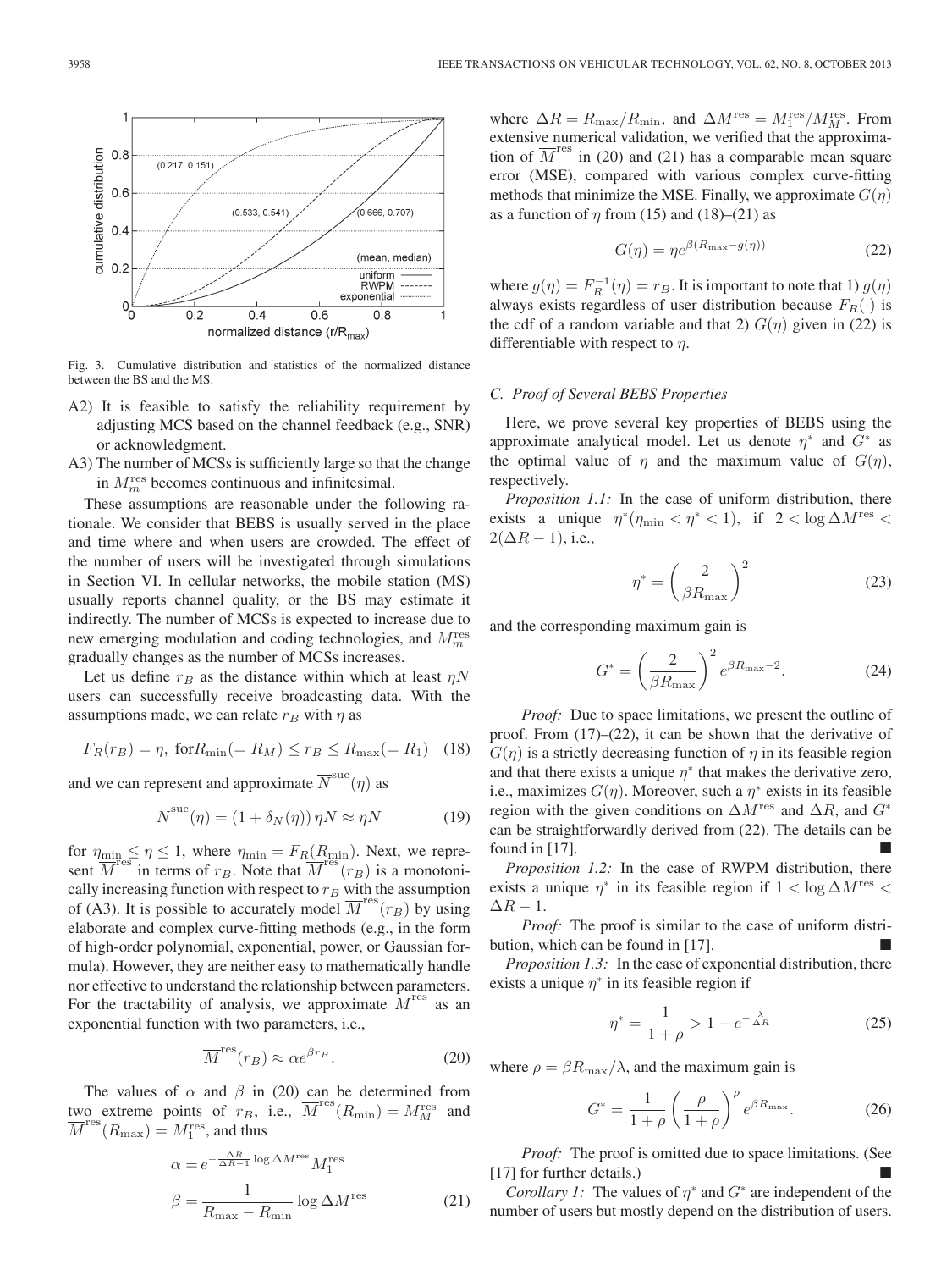TABLE II OPTIMAL VALUE OF TARGET RELIABILITY  $(\eta^*)$  and the Maximum ACHIEVABLE RELATIVE GAIN  $(G^*)$  Obtained From Analysis and SIMULATION

| method | uniform |               | <b>RWPM</b> |                                     | exponential |                |
|--------|---------|---------------|-------------|-------------------------------------|-------------|----------------|
|        |         | $\frac{1}{2}$ | $n^*$       | $\mathfrak{c}^{\overline{\gamma}*}$ | $n^*$       | $\mathbb{R}^*$ |
| anal   | 0.26    | 2.13          | 0.42        | 3.54                                | 0.56        | 17.45          |
| apprx  | 0.23    | 2.01          | 0.34        | 3.61                                | 0.57        | 17.16          |
| sim    | 0.28    |               | 0.39        | 3.57                                | 0.57        | 17 16          |

*Proof:* As shown in (22),  $G(\eta)$  does not depend on the number of users. Therefore,  $\eta^*$  and  $G^*$  are not affected by the number of users.

Before proceeding to the next proposition, we present and compare the analysis and simulation results regarding  $\eta^*$  and  $G^*$ . We use the configuration of  $R_m$  and  $M_m^{\text{res}}$  given in Table I and (1), i.e.,  $R_{\text{min}} = 35 \text{ m}$ ,  $R_{\text{max}} = 190 \text{ m}$ ,  $M_1^{\text{res}} = 630$ , and  $M_M^{\text{res}} = 21$ , where  $D = 1$  Mb/s,  $T_f = 5$  ms, and  $N_{\text{sc}} = 48$ , and set  $N = 100$ . The details about the simulation configuration are given in Section VI. Table II lists  $\eta^*$  and  $G^*$  obtained by the following three methods:

- *i*) anal: exhaustive search using the analytical model in Section III;
- *ii*) apprx: direct calculation based on the approximate model in this section;
- *iii*) sim: exhaustive search from the simulation results.

From the results in Table II, we can make the following observations.

- There is no significant difference between the values of  $\eta^*$ and  $G^*$  obtained by different methods, which confirms that the approximate model is effective to estimate  $\eta^*$  and  $G^*$ .
- As the users are more concentrated around the BS, both  $\eta^*$ and  $G^*$  increase.
- In the case of exponential distribution,  $\eta^*(=0.52)$  derived from the approximate model becomes smaller than  $\eta_{\text{min}}(= 0.57)$ , i.e., the condition in (25) is not satisfied. Therefore,  $G(\eta)$  is maximized with  $\eta_{\text{min}}$ , i.e., even the most aggressive MCS maximizes the gain of BEBS.4

*Proposition 2:* As the users are more concentrated around the BS, the relative gain is magnified, regardless of the value of  $\eta$ .

*Proof:* From (22), we can see that  $G(\eta)$  is proportional to  $\eta$  and inversely proportional to  $g(\eta)$  (=  $F_R^{-1}(\eta) = r_B$ ). Note that the parameters of  $\beta$  and  $R_{\text{max}}$  in (22) are determined by  $R_m$  and  $M_m^{\text{res}}$ , irrespective of the user distribution. As the users are concentrated around the BS, for any given  $\eta_o$ , the value of  $g(\eta_o)$  decreases, resulting in the increase in  $G(\eta)$ , which agrees with the intuition.

Specifically, consider the three user distributions given in (17) and Fig. 3. For most range of  $\eta$  (< 0.99),  $g_1(\eta) > g_2(\eta)$  $g_3(\eta)$  since  $F_{R,1}(r_B) < F_{R,2}(r_B) < F_{R,3}(r_B)$ . Consequently, it is obvious from (22) that

$$
G_1(\eta) < G_2(\eta) < G_3(\eta) \tag{27}
$$

where  $G_1, G_2$ , and  $G_3$  are the relative gains of BEBS for the uniform, RWPM, and exponential distributions, respectively.  $\blacksquare$ 

*Proposition 3:* Consider that there exists a feasible  $\eta^*$  and the following condition is satisfied:

$$
\Delta M^{\text{res}} > (\Delta R)^2. \tag{28}
$$

Compared with conventional reliable broadcasting, BEBS improves broadcasting capacity by relaxing target reliability regardless of the value of target reliability, i.e.,

$$
G(\eta) > 1, \qquad \text{for } \eta_{\text{min}} \le \eta < 1. \tag{29}
$$

*Proof:* Since  $G_1(\eta) < G_2(\eta) < G_3(\eta)$  as shown in (27), we only need to show that  $G_1(\eta) > 1$ . As already shown in Proposition 1.1,  $G_1(\eta)$  is a unimodal and concave function with respect to  $\eta(\eta_{\min} \leq \eta \leq 1)$ . Thus,  $G_1(\eta)$  has the minimum value when  $\eta$  is either  $\eta_{\text{min}}$  or 1. It is trivial that  $G_1(1) = 1$ by the definition in (15), and  $G_1(\eta_{\min})$  becomes

$$
G_1(\eta_{\min}) = \left(\frac{R_{\min}}{R_{\max}}\right)^2 e^{\beta(R_{\max} - R_{\min})} = \frac{\Delta M^{\text{res}}}{(\Delta R)^2} > 1 \quad (30)
$$

if  $\Delta M^{\text{res}} > (\Delta R)^2$ . Consequently,  $G(\eta) > 1$  for  $\eta_{\text{min}} \leq$  $\eta$  < 1.

*Corollary 2:* Even BEBS with the most aggressive MCS outperforms conventional reliable broadcasting in terms of broadcasting capacity, if  $\Delta M^{\text{res}} > (\Delta R)^2$ .

*Proof:* It is trivial from (30). ■

# V. CONTROL MECHANISM FOR THE BEST-EFFORT BROADCASTING SERVICE

Here, we propose control mechanisms to realize the gain of BEBS. First, we consider a simple baseline mechanism that determines MCS to satisfy the given target reliability. Then, we elaborate this mechanism and propose two dynamic feedback control schemes to maximize the benefit of BEBS.

# *A. Baseline Scheme*

The baseline scheme controls MCS to meet the requirement of target reliability. We assume that the MS periodically reports its SNR to the BS via a dedicated control channel. Then, the BS keeps track of the SNR and maintains its average value  $(\overline{\gamma})$ . Similar to the AMC for unicast, the BS maintains a table containing the minimum threshold value of the SNR for each MCS to assure that the average error rate can be maintained below the given target value of  $\varepsilon$ . The BS makes the list of users that are sorted in the decreasing order of  $\overline{\gamma}$  and selects a representative that corresponds to the  $\eta$ -percentile of user in terms of SNR. Then, the BS selects the largest MCS such that the SNR of the representative becomes larger than the minimum threshold value for the selected MCS. To cope with the estimation error and/or the rapid change in SNR, the BS may determine the MCS for BEBS in a conservative manner by setting a safety margin for the SNR. This way, the average packet error rate for at least  $\eta N$  users becomes lower than  $\varepsilon$ , implying that target reliability can be assured while attaining the maximum allowable channel efficiency. From the viewpoint of maximizing broadcasting capacity, the key point is how to set the value of  $\eta$ . As already shown in Table II,  $\eta^*$  highly depends

<sup>&</sup>lt;sup>4</sup>In the case of exponential distribution, the values for apprx in Table II are obtained with  $\eta^* = \eta_{\min}$ .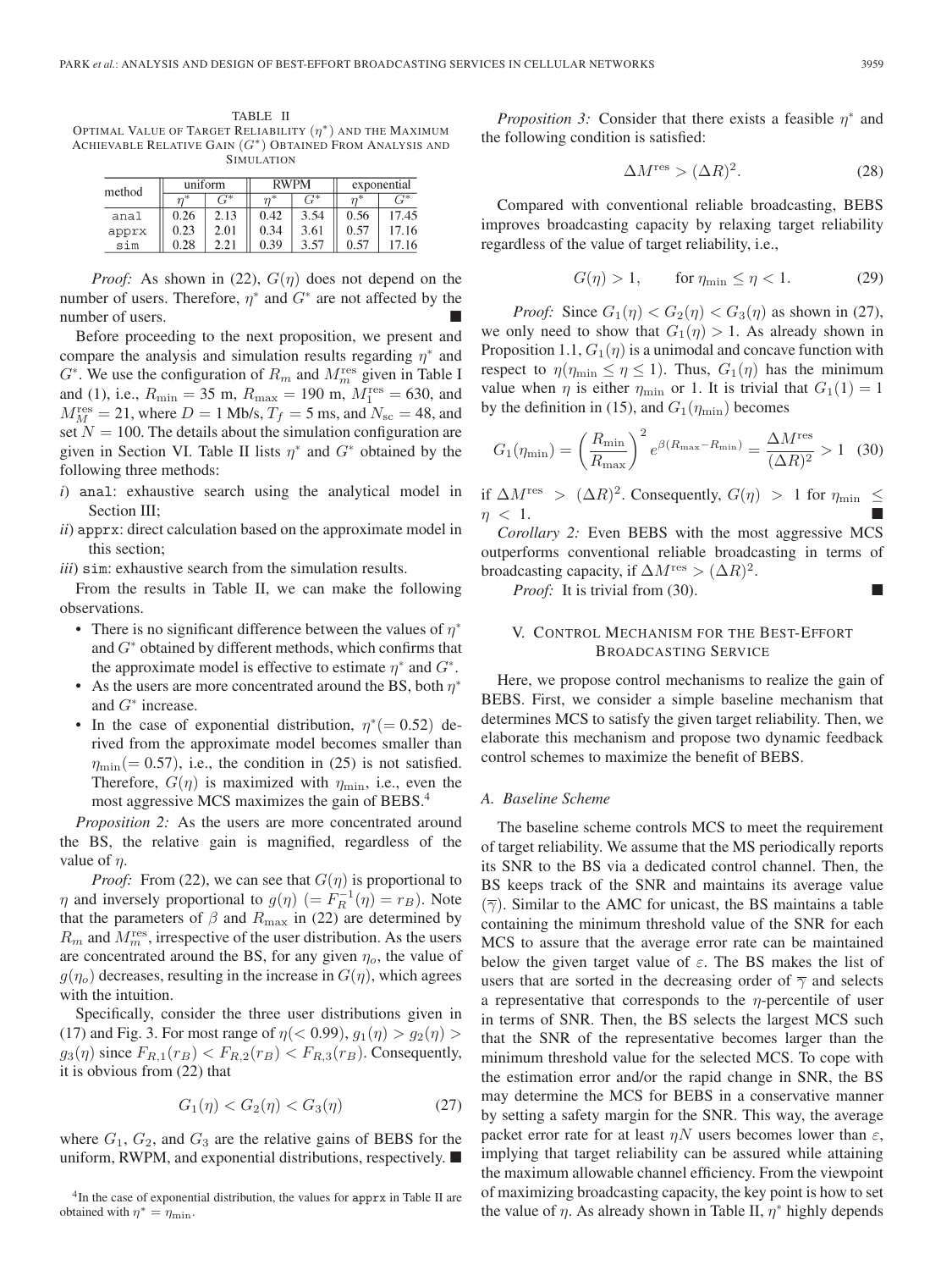on the user distribution. Therefore, to make this scheme practical and effective, the precondition is empirical estimation of the user distribution, which is costly and erroneous.

#### *B. Two Feedback Schemes*

We propose two feedback schemes to remove the drawback of the baseline scheme. Without estimating user distribution, the first scheme dynamically controls the value of  $\eta$ , and the second scheme directly controls MCS instead of controlling  $\eta$ .

*1) Adaptive Control of Target Reliability:* The first scheme periodically updates the value of  $\eta$  so that  $G(\eta)$  can be maximized. The BS estimates  $\overline{N}^{\text{suc}}(\eta)$  and  $\overline{M}^{\text{res}}(\eta)$  for every monitoring interval of  $T_s$  based on the feedback of channel status (e.g., SNR); a user is assumed to successfully receive broadcasting data if its SNR is larger than the threshold value.<sup>5</sup> Let us define  $\eta[k]$  as the value of  $\eta$  used during time interval  $t =$  $[(k-1)T_s, kT_s]$  and define  $G(\eta[k])$  as the estimate of relative gain during the same time interval, which can be calculated from  $\overline{N}^{\text{suc}}(\eta)$  and  $\overline{M}^{\text{res}}(\eta)$  as in (16). Based on the values of  $\tilde{G}(\eta[k])$  and  $\tilde{G}(\eta[k-1])$ , the BS updates the value of  $\eta$  at  $t = kT_s$  as

$$
\eta[k+1] = \eta[k] + \left( K_p \frac{\widetilde{G}(\eta[k]) - \widetilde{G}(\eta[k-1])}{\eta[k] - \eta[k-1]} \right)^{+} \tag{31}
$$

where  $K_p$  is a constant control parameter. Note that the large value of  $K_p$  contributes to enhance responsiveness at the cost of control stability. In (31),  $(x)^+ = \max(\min(x, \Delta +), \Delta -)$ , which limits the change of  $\eta$  to the upper and lower bounds ( $\Delta$ + and  $\Delta$ −) for improving stability. The update rule of  $\eta$ in (31) is similar to the gradient descent algorithm, which is a well-known optimization algorithm to find a maximum (or minimum) of a function. As shown in (31),  $\eta$  increases or decreases depending on the value of  $\Delta \eta[k]$  (=  $\eta[k] - \eta[k-1]$ ) and  $\Delta G(\eta[k])$  (=  $G(\eta[k]) - G(\eta[k-1])$ ). For example, if the relative gain is increased due to the decrease in  $\eta$ , then  $\eta$ continues to be decreased (i.e.,  $\Delta G(\eta[k]) > 0$ , and  $\Delta \eta[k] <$  $0 \to \eta[k+1] < \eta[k]$ ; otherwise, if the decrease in  $\eta$  rather decreases the gain, then  $\eta$  will be increased (i.e.,  $\Delta G(\eta[k])$  < 0 and  $\Delta \eta[k] < 0 \rightarrow \eta[k+1] > \eta[k]$ ). The underlying design rationale of this scheme is that there exists a unique  $\eta^*$  that maximizes concave function  $G(\eta)$ , which is already confirmed in Section IV-C.

We further elaborate the update rule of  $\eta$ . To relieve the effect of the estimation error of  $G$  and its temporary abnormal change, the estimate of  $G(\eta[k])$  is averaged in the form of exponentially weighted moving average as

$$
\overline{G}(\eta[k]) = w\widetilde{G}(\eta[k]) + (1-w)\overline{G}(\eta[k-1])
$$
 (32)

where  $w(0 \lt w \lt 1)$  is a weight factor. When updating  $\eta$  in (31), we replace the values of  $G(\eta[k])$  and  $G(\eta[k-1])$  with those of  $\overline{G}(\eta[k])$  and  $\overline{G}(\eta[k])$ , respectively.

*2) Direct Control of MCS:* Compared with the first proposed scheme, this scheme also makes use of the estimate of relative gain, but it directly controls MCS, instead of controlling  $\eta$ . Let us denote  $m[k]$  as the index of MCS for broadcasting during the time interval between  $(k-1)Ts$  and kTs. Similar to the update rule of  $\eta$  in the first scheme, the BS controls the MCS index at  $t = kT_s$  as

$$
m[k+1]
$$
  
= 
$$
\begin{cases} \min(m[k]+1,M), & \text{if sgn }(\Delta m[k])\Delta \overline{G}(\eta[k]) > G_{\text{th}} \\ \max(m[k]-1,1), & \text{if sgn }(\Delta m[k])\Delta \overline{G}(\eta[k]) < -G_{\text{th}} \\ m[k], & \text{if } |\Delta \overline{G}(\eta[k])| \le G_{\text{th}} \end{cases}
$$
(33)

where  $\Delta m[k] = m[k] - m[k-1]$ , sgn(x) = 1 or -1 if  $x \ge 0$ or  $x < 0$ , respectively, and  $G<sub>th</sub>$  is a threshold value. According to (33), if the aggressive (conservative) MCS contributes to increase the relative gain, a more aggressive (conservative) MCS will be used in the next control interval. To avoid the unnecessary fluctuation in MCS, it is not changed as long as the difference between the relative gains estimated for two consecutive monitoring intervals is less than the threshold of  $G<sub>th</sub>$ . To prevent  $\overline{G}(\eta)$  from being remained at the nonmaximal value, we propose to reinitialize the update procedure of the MCS index occasionally.

# VI. MODEL VALIDATION AND PERFORMANCE EVALUATION

Here, we validate our analytical model of BEBS derived in Section III and its several properties asserted in Section IV by comparing with simulation results. We also carry out simulations to compare the performance of several approaches aiming to enhance broadcasting capacity. By considering the channel model and the configuration of the microcell in the IEEE 802.16m performance evaluation methodology [15], we set several parameters as follows:  $P_{\text{tx}} = 20$  dBm,  $P_{\text{noise}} =$  $-104$  dBm,  $\sigma = 1.1$  dB,  $N_{\rm sc} = 48$ ,  $T_f = 5$  ms, and the channel bandwidth is set to 10 MHz. The wireless channel is modeled considering path loss, Rayleigh fading, and shadowing. The burst error rate is obtained by means of exponential effective SNR mapping [15]. Unless otherwise stated, N and  $\varepsilon$  are set to 100 and 0.05, respectively. The simulation time is set to 100 s (20 000 frames), and the simulation results are averaged over ten simulation runs where users are randomly placed according to the spatial distribution model, as described in Section IV-A.

# *A. Model Validation*

We establish the following three performance indexes:

- Reliability:  $\overline{R}^{\text{suc}}(\eta) = \overline{N}^{\text{suc}}(\eta)/N$ , i.e., the ratio of users that successfully received broadcasting data among all the users;
- Efficiency:  $\overline{C}^{\text{eff}}(\eta) = B/\overline{M}^{\text{res}}(\eta)$ , i.e., the average number of bits that can be served in a frame with a unit

<sup>&</sup>lt;sup>5</sup>The BS may accurately estimate  $\overline{N}^{\mathrm{suc}}(\eta)$  with a reliable acknowledgment mechanism instead of channel status feedback. However, it is a challenging problem to design an acknowledgment mechanism for broadcasting service, which is out of the scope of this study.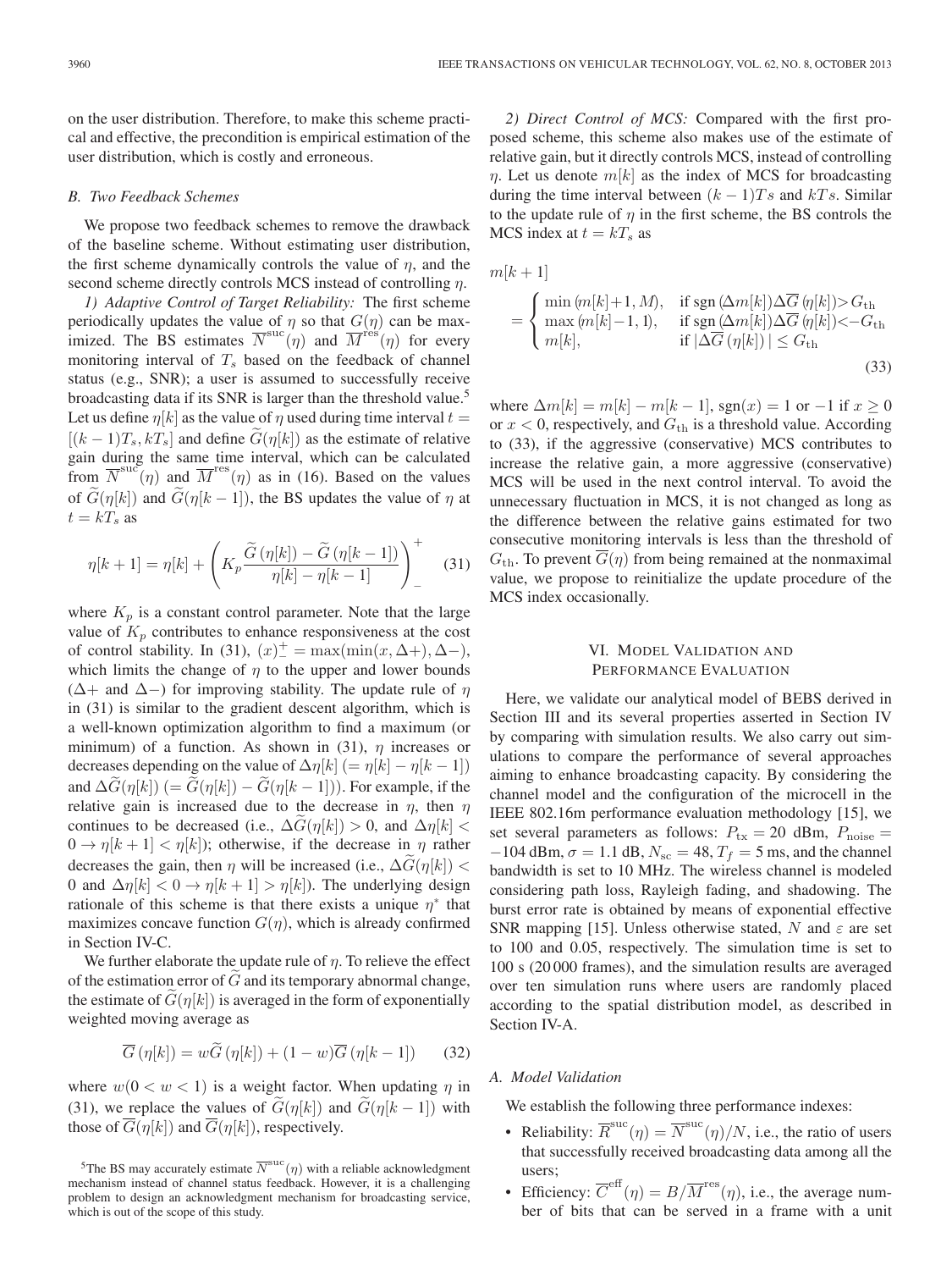

Fig. 4. Effect of target reliability  $(\eta)$  on the (a) achieved reliability  $(\overline{R}^{\text{succ}})$  and (b) channel efficiency  $(\overline{C}^{\text{eff}})$ .

OFDMA resource consisting of one symbol and one subchannel;

• Capacity:  $G(\eta)$ , i.e., the relative gain of BEBS. It is measured according to (15).

We compare these performance indexes obtained from the analytical model with those measured from the simulation where the baseline scheme is adopted to control MCS.

As shown in Fig. 4(a),  $\overline{R}^{\text{suc}}(\eta)$  monotonically increases with respect to  $\eta$ ( $> \eta_{\text{min}}$ ), and it is always larger than  $\eta$  (denoted as the dotted straight line) for the entire range of  $\eta$  regardless of the user distribution, which confirms that BEBS satisfies the reliability constraint. There are no remarkable differences 1) between analysis and simulation and 2) between the case of uniform distribution and the case of RWPM distribution. However, in the case of exponential distribution, we observe that  $\overline{R}^{\text{suc}}(\eta)$  is unchanged from  $\eta_{\text{min}}$  (= 0.57), as long as  $\eta \leq \eta_{\min}$ . On the other hand,  $\overline{C}^{\text{eff}}(\eta)$  is shown in Fig. 4(b). As was expected,  $\overline{C}^{\text{eff}}(\eta)$  decreases as  $\eta(>\eta_{\text{min}})$  increases, which implies that efficiency is degraded to achieve the required reliability. In the case of exponential distribution,  $\overline{C}^{\text{ent}}(\eta)$ remains constant if  $\eta < \eta_{\text{min}}$  because the most aggressive MCS is used in this case. Unlike  $\overline{R}^{\text{succ}}(\eta)$ , the value of  $\overline{C}^{\text{eff}}(\eta)$ in the case of RWPM distribution is notably higher than that in the case of uniform distribution, since more aggressive MCSs are used in the case of RWPM distribution to satisfy the reliability constraint. If  $\eta > 0.6$ ,  $\overline{C}^{\text{eff}}(\eta)$  slightly changes in the case of uniform distribution; however, it remarkably decreases in the case of exponential distribution. In addition, the analysis results agree well with the simulation results, regardless of user distribution.

Next, we investigate the relative gain of BEBS, i.e.,  $G(\eta)$ . Fig. 5 shows three different values of  $G(\eta)$  for a given user distribution, which are obtained from 1) the analytical model in Section III (anal), 2) the approximate model in Section IV-B (apprx), and 3) simulation with the baseline scheme (sim). In Fig. 5, we observe that the values of  $G(\eta)$  obtained from anal are tightly close to those obtained from sim, which reconfirms the validity of the analytical model. Although there exists a nonnegligible difference between  $G(\eta)$  of apprx and that of sim, the approximate model is still effective to derive  $\eta^*$  and  $G^*$ . Recall that the values of  $\eta^*$  and  $G^*$  are listed in Table II.



Fig. 5. Relative capacity gain of BEBS, compared with full reliable broadcasting.

TABLE III COMPARISON OF MCS DISTRIBUTION FOR SEVERAL BEBS SCHEMES

| algorithm | MCS3 | MCS4 | MCS5 |
|-----------|------|------|------|
| OPT-R     |      | 0.81 | 0.19 |
| ADAPT-R   | 0.03 | 0.75 | 0.22 |
| ADAPT-MCS | 0.17 | 0.64 | 0.09 |

The results in Fig. 5 validate the properties proved with the approximate model in Section IV-C.

- In the cases of uniform and RWPM distributions, there exists a unique  $\eta^*$  (>  $\eta_{\text{min}}$ ), and  $G(\eta)$  is concave. On the other hand, in the case of exponential distribution,  $\eta^*$  <  $\eta_{\text{min}}$ , and thus, the maximum gain is achieved with the most aggressive MCS, and  $G(\eta)$  monotonically decreases as  $\eta$  (>  $\eta_{\text{min}}$ ) increases.
- $G_1(\eta)$  (uniform)  $\langle G_2(\eta)$  (RWPM)  $\langle G_3(\eta) \rangle$  (exponential), in almost all the range of  $\eta$ .
- $G(\eta) > 1$ , regardless of the value of  $\eta$  and user distribution.

# *B. Performance Comparison*

Now, we compare the performance of the following BEBS schemes.

• FIX – R: This is the baseline scheme with the fixed value of  $\eta = 0.8$ , which is almost twice larger than  $\eta^*$  in the case of RWPM. This is considered to be a conservative scheme.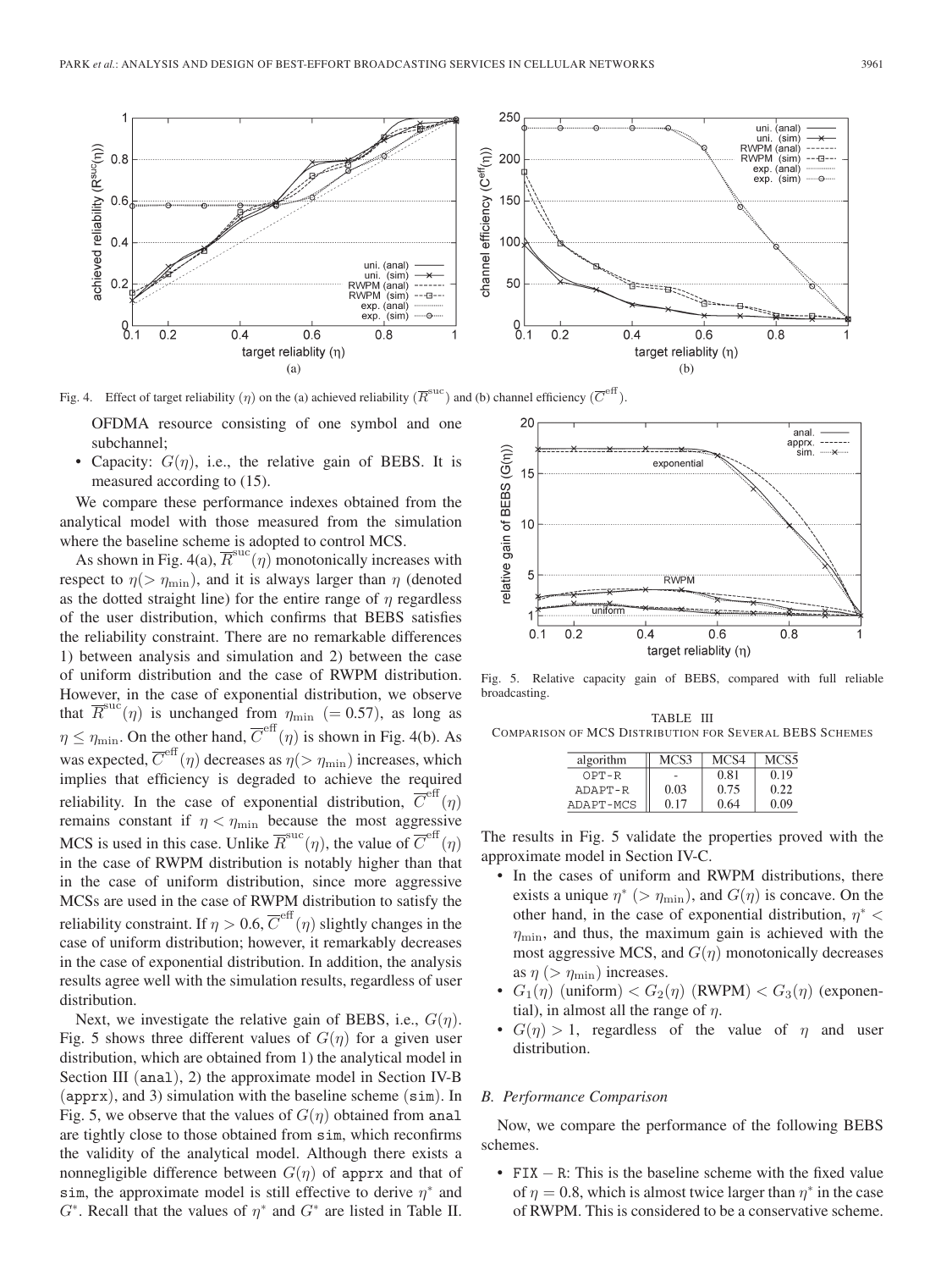

Fig. 6. Comparison of relative gain for several schemes. (a) Effect of the number of users. (b) Effect of transmission power.

- OPT − R: This is considered to be an ideal scheme from the viewpoint of the relative gain, where the value of  $\eta$  is set to the optimal value obtained from the analytical model.
- AGG − MCS: This scheme always uses the most aggressive MCS to minimize the resource for broadcasting at the cost of reliability. This is the extreme case opposite to full reliable broadcasting.
- ADAPT − R: This is the proposed scheme in Section V-B; the value of  $\eta$  is adjusted to maximize G. The parameters of this scheme are set to  $K_p = 0.01$ ,  $w = 0.8$ ,  $\Delta + = 0.1$ ,  $\Delta$  – = −0.1, and  $T_s$  = 0.5 s, and the initial values of  $\eta$  are set to 0.5.
- ADAPT − MCS: This is another proposed scheme, where the MCS is dynamically adjusted. The threshold value of  $G<sub>th</sub>$ is set to 0.03, and the initial MCS is set to the median one.

We do not present the result of full reliable broadcasting (i.e.,  $\eta = 1$ ), since its relative gain was nearly equal to 1 in most cases. The control parameters in  $ADAPT - R$  and  $ADAPT - MCS$ were determined in a trial-and-error manner. Here, we focus on the case of RWPM because it is considered to be the most reasonable distribution of users in cellular networks.

First, we compare the MCS distribution of  $OPT - R$  and those of ADAPT  $-$  R and ADAPT  $-$  MCS to evaluate how ADAPT  $-$  R and ADAPT − MCS adjust MCS close to the ideal value. As shown in Table III,  $OPT - R$  selects MCS4 and MCS5 with the probability of 0.81 and 0.19, respectively, and  $ADAPT - R$ also selects them with the comparable probability. However, ADAPT − MCS selects MCSs in a more conservative way compared with  $OPT - R$ . In addition, we observed from simulations that ADAPT – R controls  $\eta$  around the optimal value, but it slightly fluctuates due to the coarse granularity of MCS control and the nature of the random wireless channel. Similarly, we observed that the MCSs determined by ADAPT − MCS change among MCS3, MCS4, and MCS5.

Next, we investigate how the relative gain of BEBS changes depending on the number of users and transmission power. We observe the effect of  $N$  in Fig. 6(a). As we can expect from Corollary 1 in Section IV-C, Fig. 6(a) shows that the relative gains for all the schemes are almost immune to the values of  $N$  ranging from 10 to 500. There is an insignificant difference among  $OPT - R$ , ADAPT – R, and ADAPT – MCS; the relative gains of ADAPT – R and ADAPT – MCS are smaller than that of  $OPT - R$  by at most 2% and about 8%, respectively. These results confirm that both proposed schemes almost achieve the maximum available gain regardless of the number of users. Compared with reliable broadcasting, ADAPT − R and ADAPT − MCS improve broadcasting capacity by about 3.5 and 3.3 times, respectively. It is important to note that AGG − MCS outperforms FIX – R, i.e., G of AGG – MCS  $\approx$  1.92 while G of FIX – R  $\approx$  1.43. This result indicates that even the most aggressive MCS improves broadcasting capacity. If the value of  $N$  is small, the relative gains of all the schemes decrease, as shown in Fig. 6(a). This is due to the coarse control granularity of target reliability or MCS. However, even in the case of  $N =$  $10 \sim 20$ , the relative gains of ADAPT – R and ADAPT – MCS are close to that of  $OPT - R$ , and they are still higher than that of  $\text{FIX} - \text{R}$  by about 2.3–2.5 times.

Fig. 6(b) shows the effect of transmission power  $(P_{tx})$ , which is considered as one of the key factors affecting the performance of BEBS. Note that we recalculate  $R_m$  for each case of  $P_{tx}$ . Due to the increase in  $P_{\text{tx}}$  from 10 dBm (10 mW) to 30 dBm (1000 mW), the cell coverage  $(R_{\text{max}} (= R_1))$  increases from 95 to 356 m, according to the analysis in Section III-A. Here, we set  $N$  to 100, and they are located within the cell coverage. Similar to  $N$ ,  $P_{\text{tx}}$  hardly affects  $G$ , as shown in Fig. 6(b). These results confirm the robust performance of the proposed scheme realizing the benefit of BEBS. In summary, the performance of BEBS mostly depends on the user distribution and target reliability, while it is almost immune to the number of users, transmission power, and transmission coverage.

#### VII. CONCLUSION

We have introduced the novel service model of BEBS in cellular networks and have formulated the problem as maximizing broadcasting capacity by relaxing the reliability constraint. Although the problem seems simple and intuitive, we have derived the analytical model, with which we can quantitatively investigate the effect of target reliability on the achievable capacity of BEBS and rigorously prove several key properties of BEBS. Moreover, we have proposed practical feedback control schemes that can maximize the capacity of BEBS.